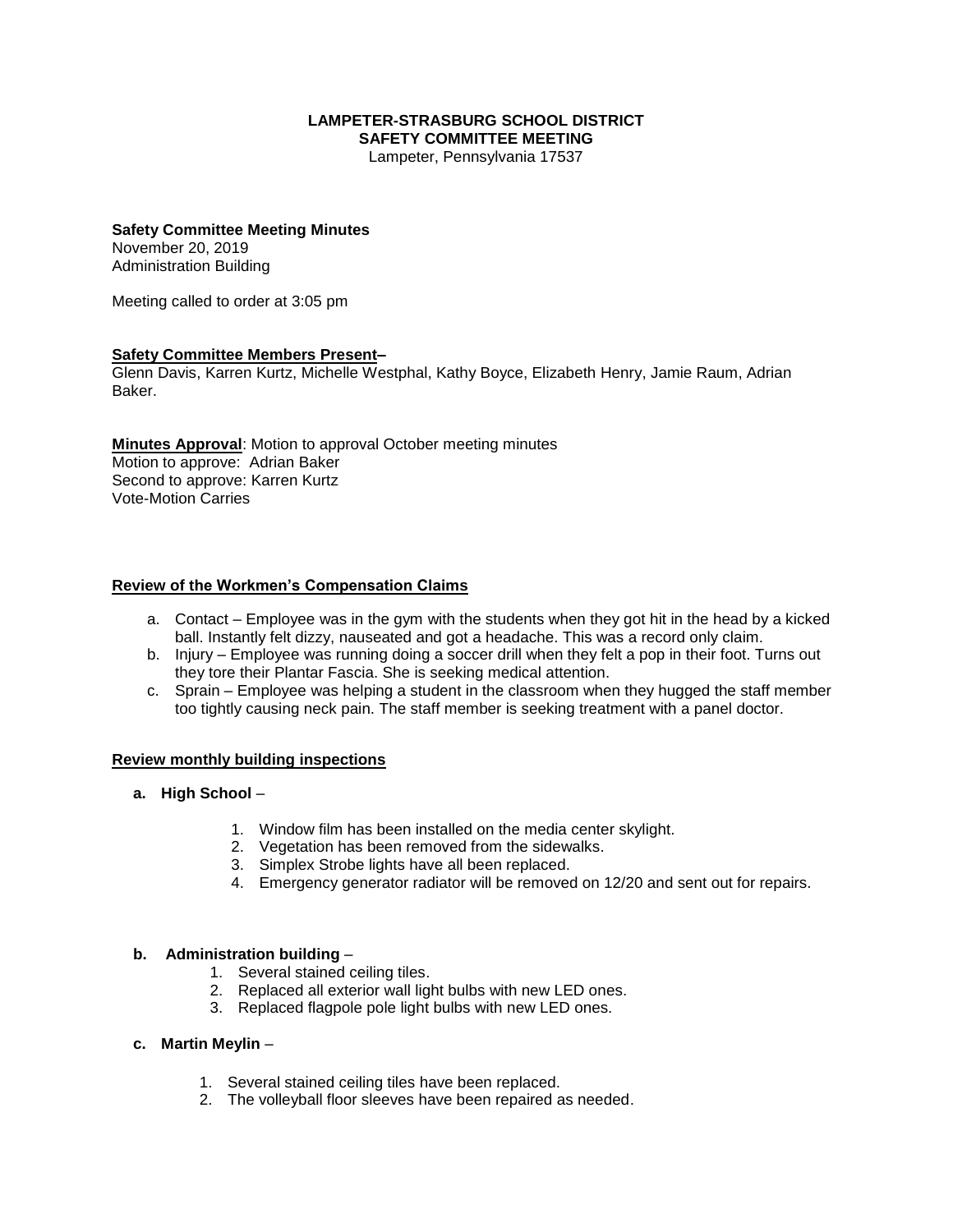3. Baseball equipment has been put away.

#### **d. Strasburg Elementary** –

1. No report this month.

#### **e. Lampeter Elementary –**

1. No report this month.

#### **f. Hans Herr –**

- 1. Storm water pipe under Rosier Way has been repaired.
- 2. All stadium walkways have been filled in with top soil and seeded.

#### **g. Maintenance building –**

1. No report this month.

#### **h. Grounds –**

1. Nothing to report this month.

# **l. Field houses** –

1. No issues this month.

# **Items from the Committee**

1. None

# **Next Meeting – December 18, 2019 at 3pm in the Admin Board room**

# **Motion to adjournment**

Motion- Jamie Raum

Second- Kathy Boyce